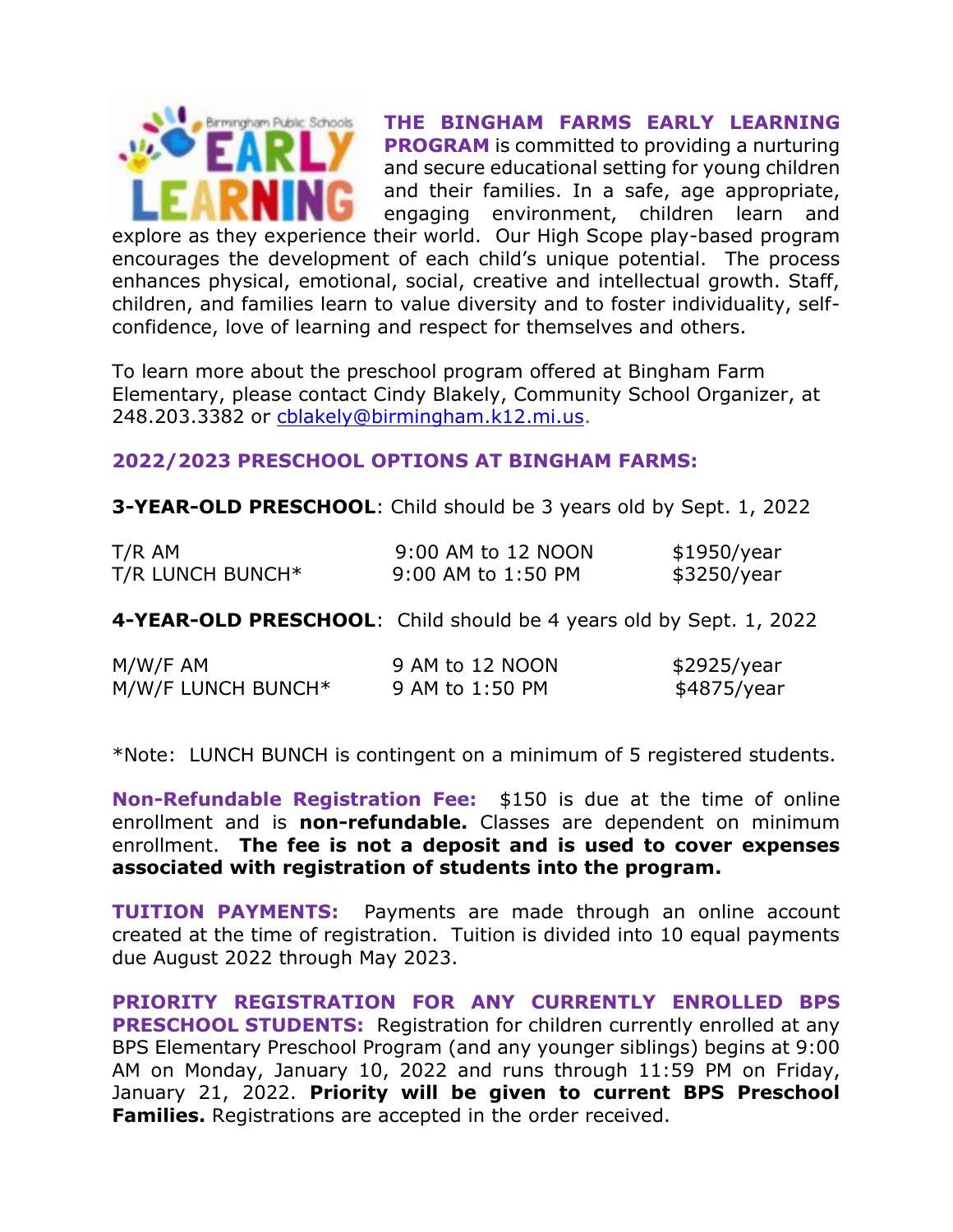## **PRIORITY REGISTRATION FOR CURRENTLY ENROLLED BPS PRESCHOOL STUDENTS:**

Log into your SchoolCareWorks account at https://connect.schoolcareworks.com/login.jsp

- 1. Click on "Registration" at the top of the page.
- 2. Scroll down to "Available Categories" and click on the Preschool link.
- 3. Scroll down to the school your child will attend and click to view the program offerings.
- 4. Choose the Bingham Farms preschool program in which you would like to enroll your child by clicking "Enroll."
- 5. Select your child's name from the drop down at "Select Student."
- 6. Leave the Start Date blank.
- 7. Click "Enroll."
- 8. Read and check the confirmation statements, then click "Confirm and Enroll."
- 9. Click "Checkout" and pay your registration fee using a credit/debit card or check information\*.

\*Outstanding tuition balances must be paid prior to registration.

# **TO REGISTER A SIBLING OF A CURRENTLY ENROLLED PRESCHOOL STUDENT:**

- 1. Click on "Personal" at the top of the page.
- 2. Click on "Child" to "Add New Student."
- 3. Enter your child's name and birth date only. Click on "Save."
- 4. Follow the directions above for registering an existing preschool child.

# **REGISTRATION FOR NEWLY ENROLLING STUDENTS opens at 9:00 AM on Monday, January 24, 2022. Registrations are accepted in the order received.**

The following instructions are for NEW families who do not already have a SchoolCareWorks account. If your family already has a SchoolCareWorks account for Preschool or Kids Club please follow the instructions above.

**You will need the following to register:** names, addresses, phone numbers, email addresses for both parents and two additional contacts, insurance/medical information, and credit/debit card or check information.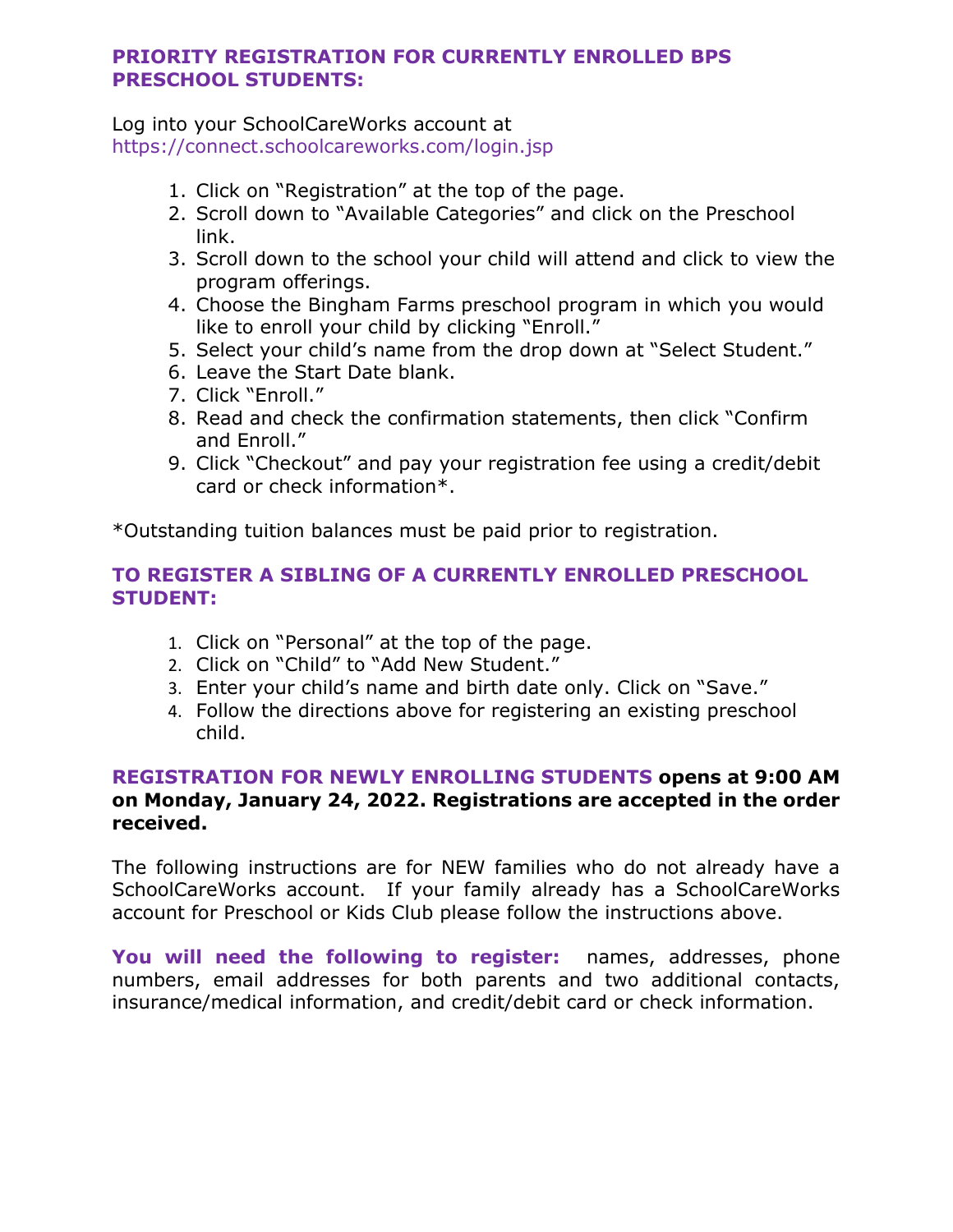- 1. Visit the Birmingham Public Schools website at [www.birmingham.k12.mi.us.](http://www.birmingham.k12.mi.us/)
- 2. Under the heading "QUICK LINKS," choose "SchoolCareWorks Registration."
- 3. Scroll down and click on "PRESCHOOL."
- 4. Scroll down to the school your child will attend and click to view the program offerings.
- 5. Choose the preschool program in which you would like to enroll your child by clicking "Enroll."
- 6. Enter the required information then click on "Next." **NOTE: "N/A" is not an acceptable entry.** Please complete requested information or enter "NONE."
- 7. Create a "User ID" and "Password." **Please write down and save for future use.**
- 8. Under "Payment Information" enter your credit/debit card or check information to pay the registration fee.
- 9. Read and check the confirmation statements then click "Confirm and Enroll."

# **Registrations received by midnight on Monday, February 7, 2022 will be given priority in the following order:**

- Children who reside within the BINGHAM FARMS attendance area
- Children who reside within the Birmingham Public School District (BPS)

**Registrations received on or after Tuesday, February 8, 2022 will be accepted on a first come/first served basis based on availability.**  Residency in the the BPS attendance area is not required. You will receive an email receipt and confirmation that your registration application has been received.

**CONFIRMATION OF YOUR CHILD'S PRESCHOOL PLACEMENT** WILL BE BY PHONE OR EMAIL NO LATER THAN MONDAY, FEBRUARY 28, 2022.

> **For online registration assistance, please email cebiller@birmingham.k12.mi.us**

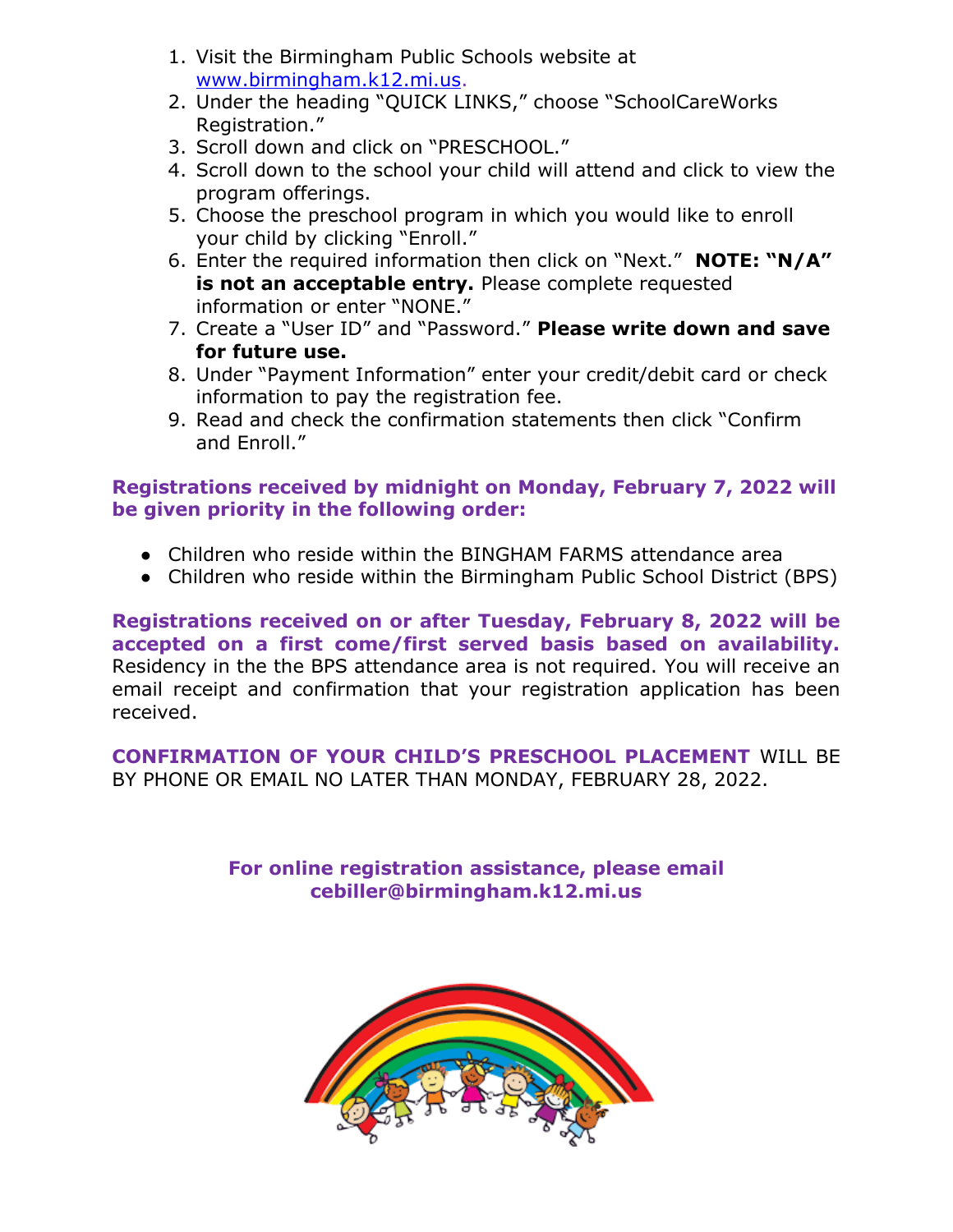# **LETTER OF AGREEMENT FOR THE 2022-23 SCHOOL YEAR BINGHAM FARMS PRESCHOOL PROGRAM**

## **2022 - 2023 PRESCHOOL TUITION AT BINGHAM FARMS:**

**3-YEAR-OLD PRESCHOOL**: Child should be 3 years old by Sept. 1, 2022

| T/R AM           | 9:00 AM to 12 NOON | \$1950/year |
|------------------|--------------------|-------------|
| T/R LUNCH BUNCH* | 9:00 AM to 1:50 PM | \$3250/year |

**4-YEAR-OLD PRESCHOOL**: Child should be 4 years old by Sept. 1, 2022

| $M/W/F$ AM         | 9 AM to 12 NOON | \$2925/year |
|--------------------|-----------------|-------------|
| M/W/F LUNCH BUNCH* | 9 AM to 1:50 PM | \$4875/year |

\*Note: LUNCH BUNCH is contingent on a minimum of 5 registered students.

# **Late pick up fees:**

Parents who arrive after dismissal time will be charged late fees, as follows:

- First 10 minutes: \$15 per child
- After 10 minutes: an additional \$2 per minute/per child
- Fees will be charged to your SchoolCare Works account

If a parent elects to withdraw his/her child for any reason, a written notice of withdrawal is required by informing the school's Community School Organizer (CSO) in writing, at least one month in advance. The balance remaining of the monthly tuition will not be refunded.

Please Initial: I understand the terms and conditions regarding program fees for the Bingham Farms Elementary Preschool.

## **PAYMENT TERMS:**

A **non-refundable** registration fee of **\$150.00 per child** must be paid upon registration in SchoolCare Works. In addition, **this Letter of Agreement must be signed and returned to the Community School Organizer within 10 days of your registration date.**

Tuition is to be paid in 10 equal installments due from August 2022 through May 2023. You will receive a statement via email on the  $15<sup>th</sup>$  of each month. Your first tuition payment will be due on August 25, 2022. Subsequent monthly payments will be due on the 25<sup>th</sup> of each month.

If you do not receive an invoice to your email due to unforeseen circumstances, your tuition balance is still due by the 25th the month, as you may always view your balance on your SchoolCare Works account at any time.